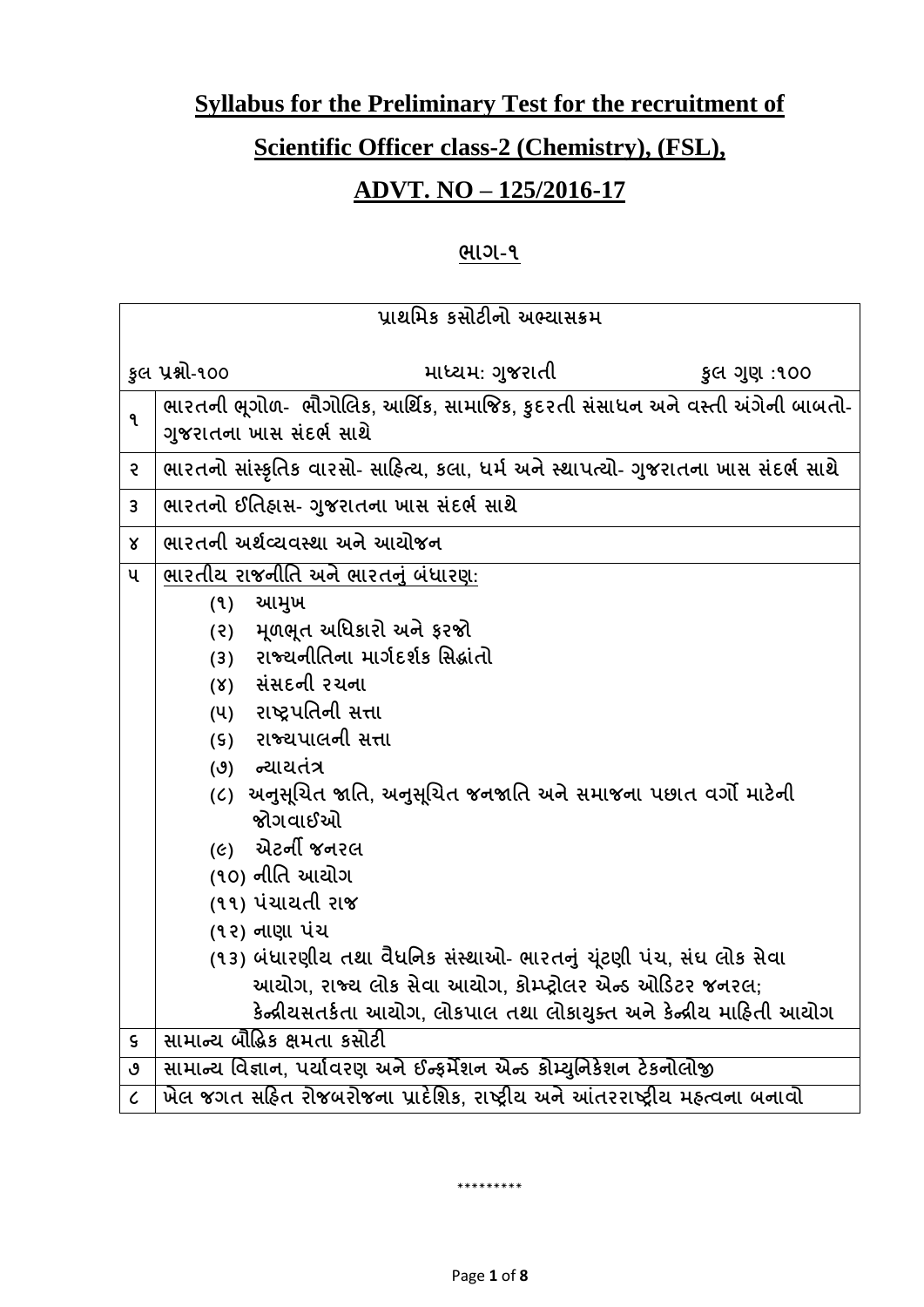# Part-1

| <b>Syllabus of Preliminary Test</b> |                                                                                                                                  |  |  |  |  |
|-------------------------------------|----------------------------------------------------------------------------------------------------------------------------------|--|--|--|--|
|                                     |                                                                                                                                  |  |  |  |  |
|                                     | Total Questions-100 Medium: Gujarati Total Marks-100                                                                             |  |  |  |  |
| 1                                   | Geography of India-Physical, Economic, Social, Natural Resources                                                                 |  |  |  |  |
|                                     |                                                                                                                                  |  |  |  |  |
| $\overline{2}$                      | and population related topics- with special reference to Gujarat                                                                 |  |  |  |  |
|                                     | Cultural heritage of India-Literature, Art, Religion and Architecture-                                                           |  |  |  |  |
|                                     | with special reference to Gujarat                                                                                                |  |  |  |  |
|                                     | $\overline{3}$<br>History of India with special reference to Gujarat                                                             |  |  |  |  |
|                                     | $\overline{4}$<br>Indian Economy and Planning                                                                                    |  |  |  |  |
| $\overline{5}$                      | Indian Polity and the Constitution of India:                                                                                     |  |  |  |  |
|                                     | Preamble<br>(1)                                                                                                                  |  |  |  |  |
|                                     | (2) Fundamental Rights and Fundamental Duties                                                                                    |  |  |  |  |
|                                     | (3) Directive Principles of State Policy<br>(4) Composition of Parliament                                                        |  |  |  |  |
|                                     | Powers of the President of India<br>(5)                                                                                          |  |  |  |  |
|                                     | (6) Powers of Governor                                                                                                           |  |  |  |  |
|                                     | (7) Judiciary                                                                                                                    |  |  |  |  |
|                                     | (8) Provisions for Scheduled Castes, Scheduled Tribes and                                                                        |  |  |  |  |
|                                     | backward classes of the society                                                                                                  |  |  |  |  |
|                                     | (9) Attorney General                                                                                                             |  |  |  |  |
|                                     | (10) NITI Aayog                                                                                                                  |  |  |  |  |
|                                     | (11) Panchayati Raj Institutions                                                                                                 |  |  |  |  |
|                                     | $(12)$ Finance Commission                                                                                                        |  |  |  |  |
|                                     | (13) Constitutional and Statutory Bodies: Election Commission of<br>India, Union Public Service Commission, State Public Service |  |  |  |  |
|                                     | Commission, Comptroller and Auditor General; Central                                                                             |  |  |  |  |
|                                     | Vigilance Commission, Lokpal and Lokayukta, Central                                                                              |  |  |  |  |
|                                     | <b>Information Commission</b>                                                                                                    |  |  |  |  |
|                                     |                                                                                                                                  |  |  |  |  |
| $\overline{6}$                      | <b>General Mental Ability</b>                                                                                                    |  |  |  |  |
|                                     | 7<br>General Science, Environment and Information & Communication                                                                |  |  |  |  |
|                                     | Technology                                                                                                                       |  |  |  |  |
| $\overline{8}$                      | Daily events of Regional, National and International Importance                                                                  |  |  |  |  |
|                                     | including Sports                                                                                                                 |  |  |  |  |

............. <u>------------</u>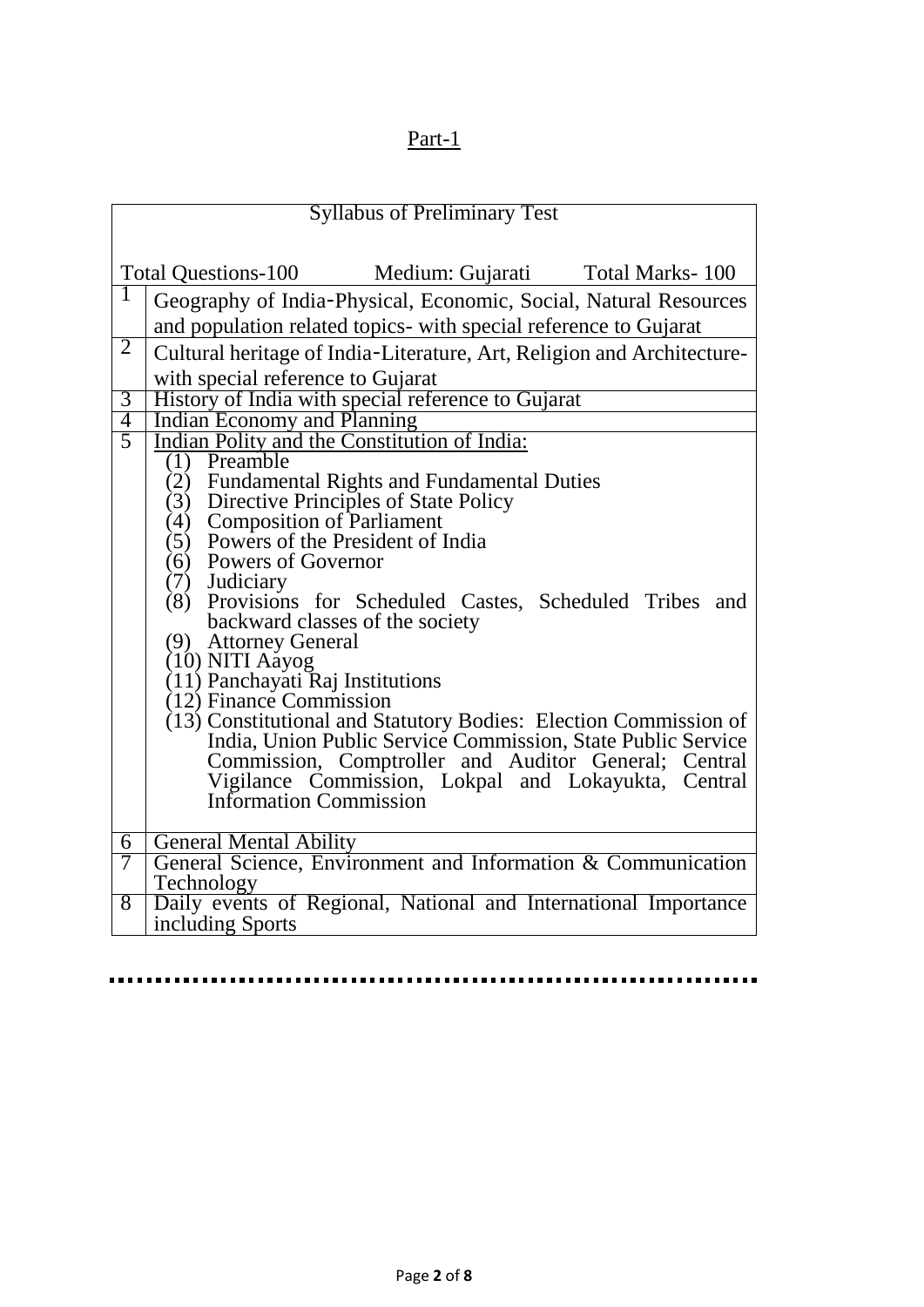# **Syllabus for the Preliminary Test for the recruitment of Scientific Officer class-2 (Chemistry), (FSL), ADVT. NO – 125/2016-17 PART-2**

| TotalQuestions-200 | <b>Medium: English</b> | Total Marks-200 |
|--------------------|------------------------|-----------------|
|                    |                        |                 |

## **1. Fundamentals of Forensic Chemistry**

Introduction to forensic chemistry, Types of cases/exhibits received for analysis, Overview of forensic chemical analysis.

#### **2. Narcotic drugs & psychotropic substances**

Introduction to Controlled Substances, Classification of controlled substances, Precursor chemicals, Narcotic raids and clandestine drug laboratories evidences and forensic examination. Mandatory provisions of NDPS Act, 1985. NDPS Drugs, Classification of Drugs. Commonly abused drugs, Drug dependence and Drug Tolerance. Designer Drugs, Analysis of Drug of abuse by various chemical and instrumental methods.

#### **3. Explosives Chemistry**

Introduction, assessment, classification and chemistry of explosives. Various types of IEDs and their reconstruction. Mechanism of explosion and their effects. Oxygen balance, Explosive Power, Index, Heat and Temperature of Explosion, Pressure of explosion, Mechanism of Ignition and hot spot formation. Thermal decomposition, physical and chemical aspects of combustion, Deflagration and Detonation, Kinetics of Explosive Reactions, Analysis of low and high explosives by different instrumental techniques, Quality control, Proficiency Testing, Interpretation and Significance of Results .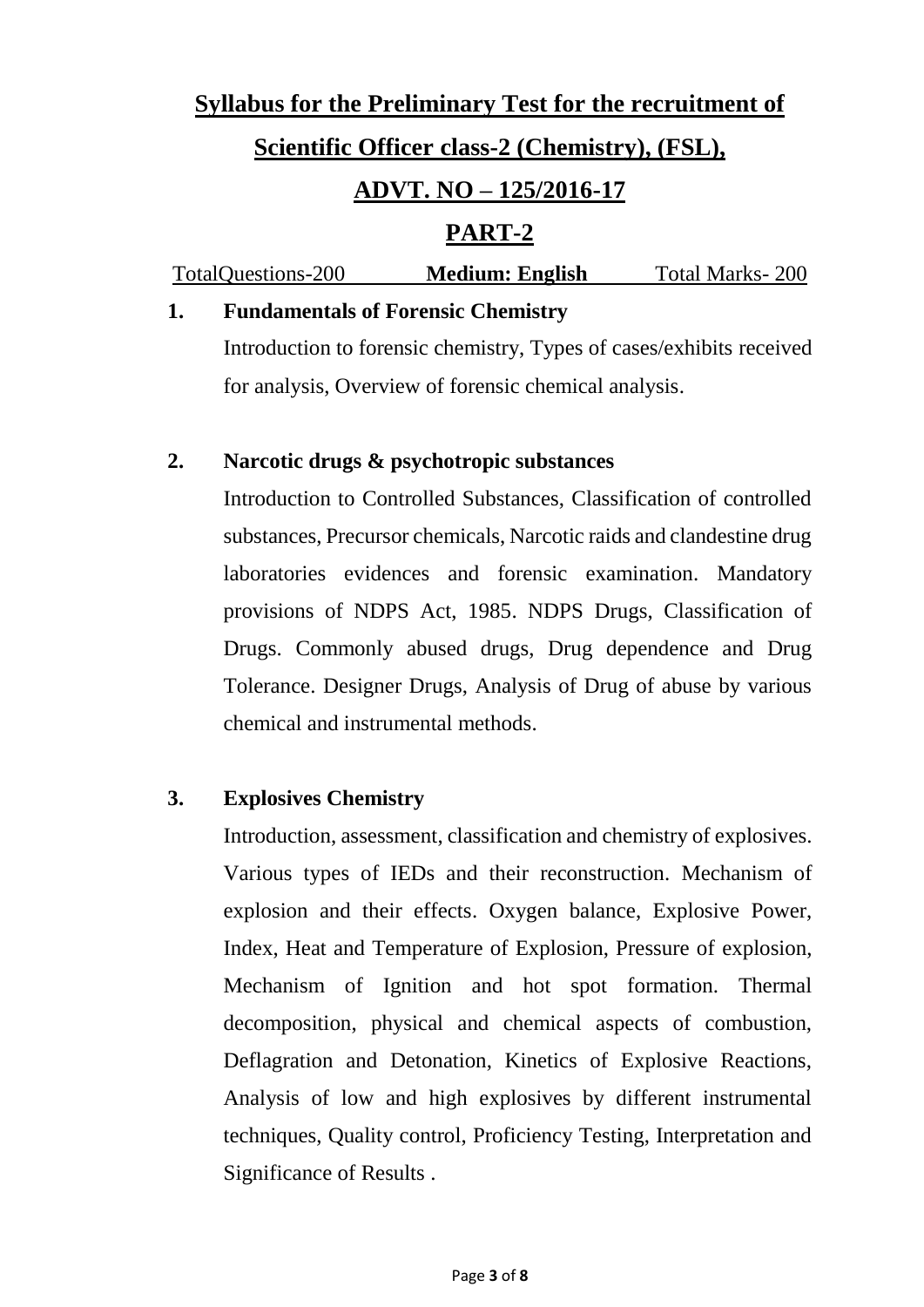Processing of explosion scene of crime - Role of Forensic scientist in Post blast investigation-Documentation of bomb scene and Collection of post blast residues-Evaluation and assessment of explosion site and reconstruction of sequence of events-Famous case studies in explosion and court testimony. Clandestine explosive manufacturing. Analysis of Post blast residues by chemical methods, microscopic method and various instrumental techniques including chromatographic, spectroscopic and electrophoresis methods.

#### **4. Forensic nuclear chemistry**

Introduction to nuclear forensics, nuclear threats, Nuclear explosive devices, Radioactivity, Radioactive decay rates and Half lives, Methods of detection and measurement of radio actives (G.M and Scintillation Counter). Applications of Radioisotopes.

**Activation analysis:** Neutron activation analysis, principle, technique, applications and steps involved in neutron activation analysis.

**Isotope dilution analysis:** Principle, types of isotope dilution analysis, typical applications of isotope dilution analysis.

#### **5. Chemical Warfare Agents**

Classification, physical and biochemical properties, toxic effects detection by Biosensors and various instrumental Techniques.

#### **6. Forensic Drug Chemistry**

Introduction to Drugs, Controlled Substance Act, Forensic examination of drugs/Narcotics (Cannabis), Phenethylamines (Amphetamine, Methamphetamine), Hydroxyl derivative (Ephedrine) Ketone Derivative (Cathinone), Methoxy Derivative (Mescaline) Tertiary Amines (Cocaine and Opiates) Tryptamines (Psilocin and Psilocybin) Anabolic Steroids, Miscellaneous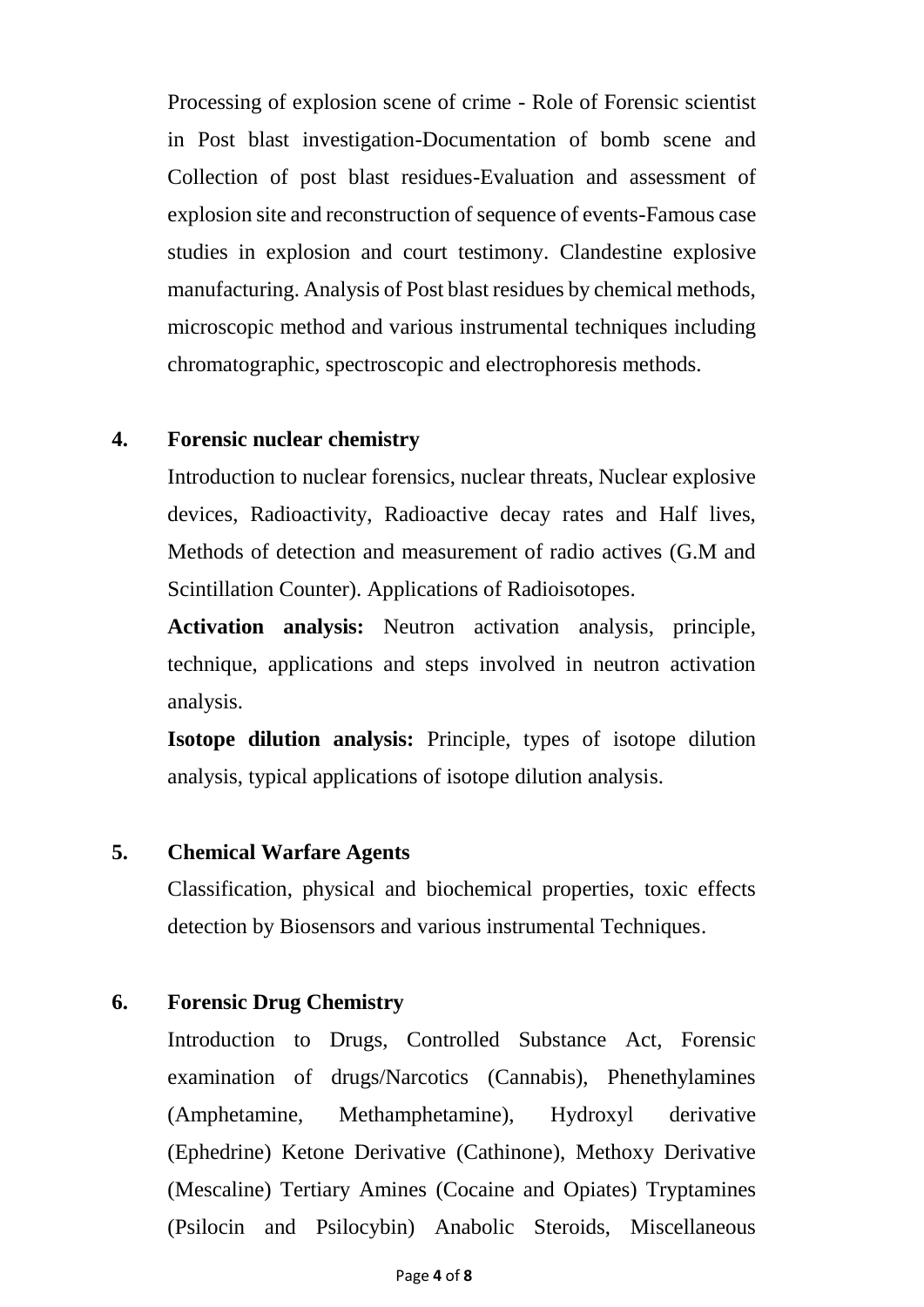Controlled Substances (Barbiturates, Benzodiazepines, GHB, Ketamine and LSD). Sample Preparation, Extraction Techniques-Chemical-color test, Microcrystal techniques and other instrumental techniques involved in analysis.

# **7. Petroleum Chemistry**

Paraffins, Iso-olefins, Olefin Hydrocarbons, Naphthenes, Cycloparaffins or Aromatic Hydrocarbons, Sulphur Compounds, Nitrogen Compounds, Oxygen Compounds, Organo-Metallic Hydrocarbons; H/C Ratio of Hydrocarbons;

Physical Properties of Petroleum Products : Density, Viscosity, Surface Tension, Color, Fluorescence, Cloud Point, Pour Point, Aniline Point, smoke point, boiling point, Optical Properties, Flash Point, Refractive Index and Calorific Value, Determination of Cetane and Octane number, **Analytical Techniques**: Quantitative and Qualitative Steps in Analysis of Petroleum.

## **8. Fire Chemistry**

Fire and energy, basic chemistry, chemistry and behavior of fire. State of matter and behavior of gases, liquids and solids, stereo chemistry and Flammable limits.

**9. Analysis of ignitable residues and evaluation of ignition sources**  Introduction, Evolution of separation and analytical techniques and standard methods. Isolation of the residue, Analysis of ILR (ignitable liquid residue). Criteria for identification 1) Identification of gasoline 2) distillates and other classifiable products. Evaluation of ignition sources: Introduction 1) Joint examination of physical evidence appliances and electrical components 2) Testing of ignition scenario, spontaneous ignition tests, Conclusion.

## **10. Food Chemistry**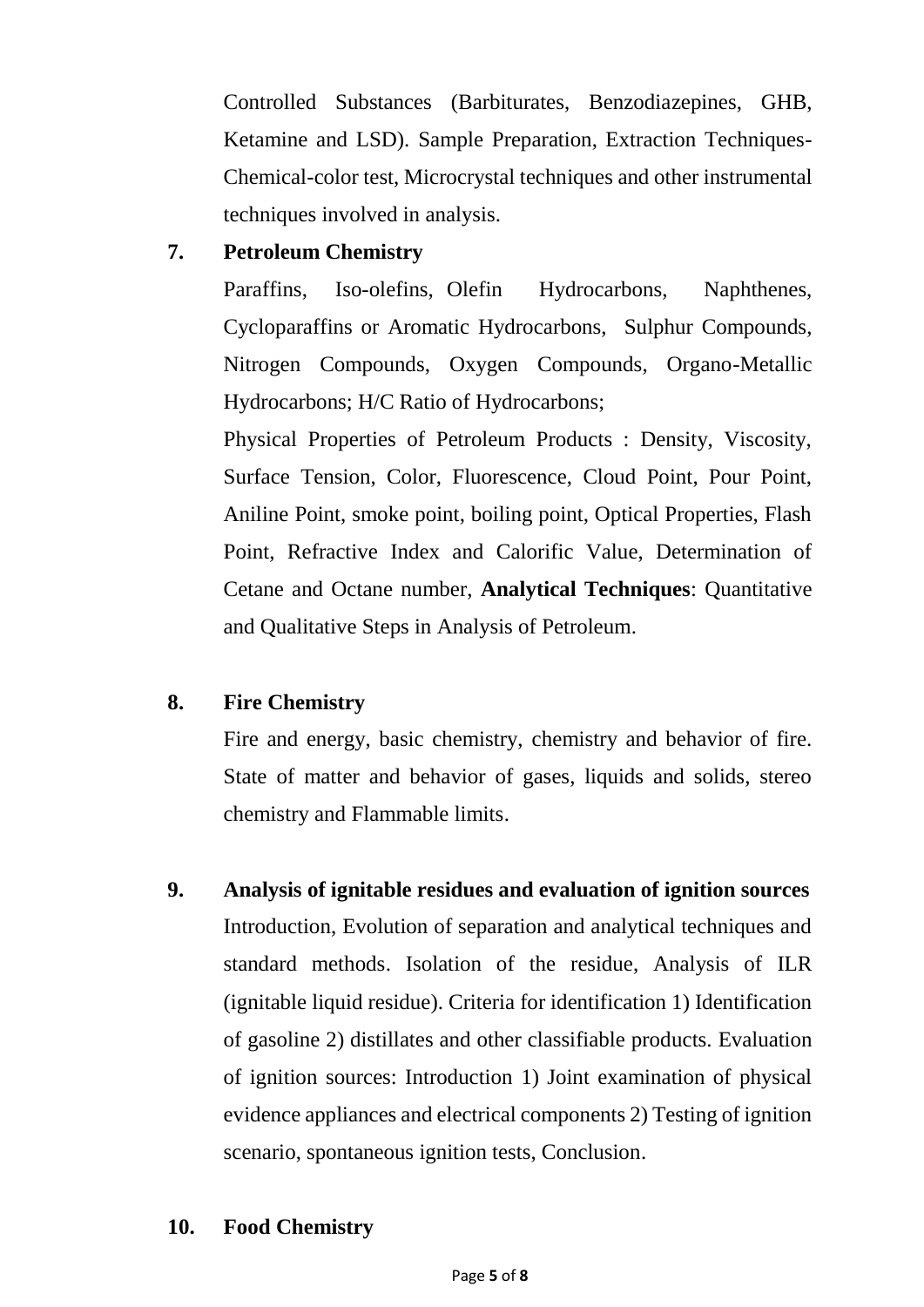**Analysis of Lipids and fats:** Physical examination of lipids, Chemical examination of lipids (Acid value, Saponification value, Ester value, Acetyl value, Iodine value), Test for hydrogenated oils and fats, Detection and Determination of rancidity, Analysis of butter and butter fats, Analysis of adulterated and non-adulterated oils. Analysis of dairy products: Milk and its products.

#### **11. Basic Biochemistry**

Amino acids – structure and functional group properties. Proteins and peptides – Composition of proteins – Primary, Secondary and Tertiary structure of protein. Definition, biological importance, classification and chemistry of Carbohydrates and Lipids.

#### **12. Forensic Toxicological Examination.**

Law relating to poisons. Introduction to Poisons, form of poisons, classification and methods of administration of poison. Mode of action of poison, Diagnosis and management of poisoning cases. Factors affecting the effect of poison and medico-legal aspects in poisoning cases. Collection and preservation of biological evidences (viscera and /or body fluids) and circumstantial evidences in fatal and survival cases. Submission of samples to the laboratory, postmortem examination, specific analysis plan / approach to toxicological examinations of poisoning samples. Isolation and Extraction of poison/ drug by various classical and modern methods using instrumental techniques.

#### **13. Basic Principles of Pharmacology and Forensic pharmacology**

Pharmacopoeias IP, USP, EP. Drug & Drug Receptor mechanisms. Pharmacodynamics. Factor affecting the effects of Drug. Post mortem redistribution. Forensic pharmacological studies, absorption, distribution, pharmacokinetics and metabolism,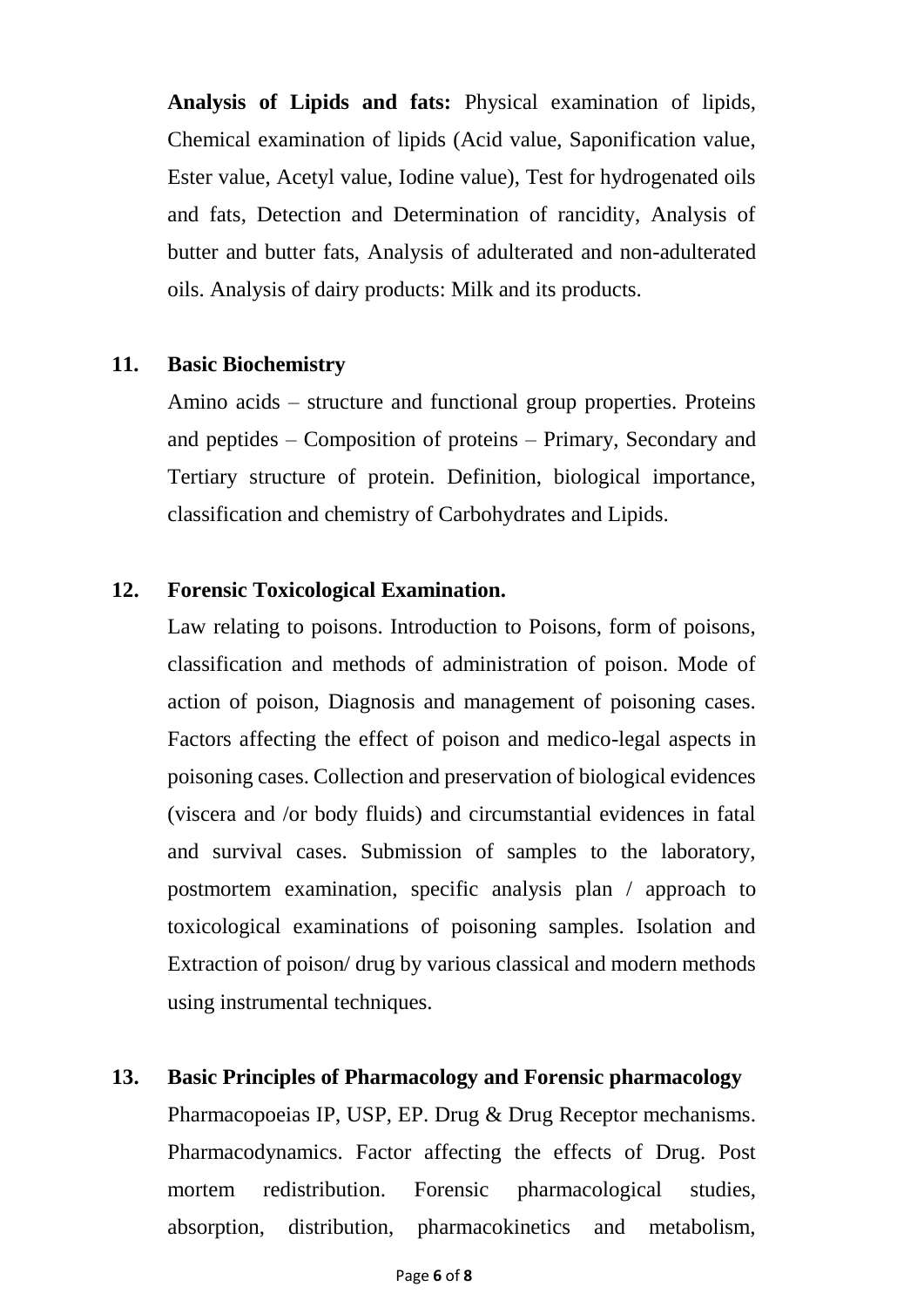pathways of drug metabolism, drug toxicity, excretion of drugs and poisons. Detection of poison on the basis of their metabolic studies.

#### **14. Nanotechnology**

Introduction, history and development in nanotechnology. Physical synthesis of nanoparticles. Properties and characteristic of nanomaterials. Tool for the characterization of nanomaterial: Optical microscopy, Electron microscopy (TEM and SEM), scanning probe microscopy, atomic force microscopy, fluorescence microscopy. DNA based nanostructure, DNA-protein nanostructure. Carbon nanotubes, nanorods and fullerens. Application of nanoparticles as molecular imaging probes (Quantum dots). Application of nanoparticles as therapeutic drug carriers, gene delivery and diagnostics. Application of nanomaterials in forensic and life science. Nanoparticles as a tool for cleaning environment: Remediation of heavy metal. Nanoparticles as sensors.

#### **15. Forensic Science and Criminology**

#### **16. Biomolecules**

- **17. Energetics and Kinetics**
- **18. Aromatics, Carbonyls and Alkenes Spectroscopy**
- **19. Forensic Genetics and Molecular Biology**
- **20. Lasers, Photochemistry and Spectroscopy**
- **21. Organometallic Chemistry**